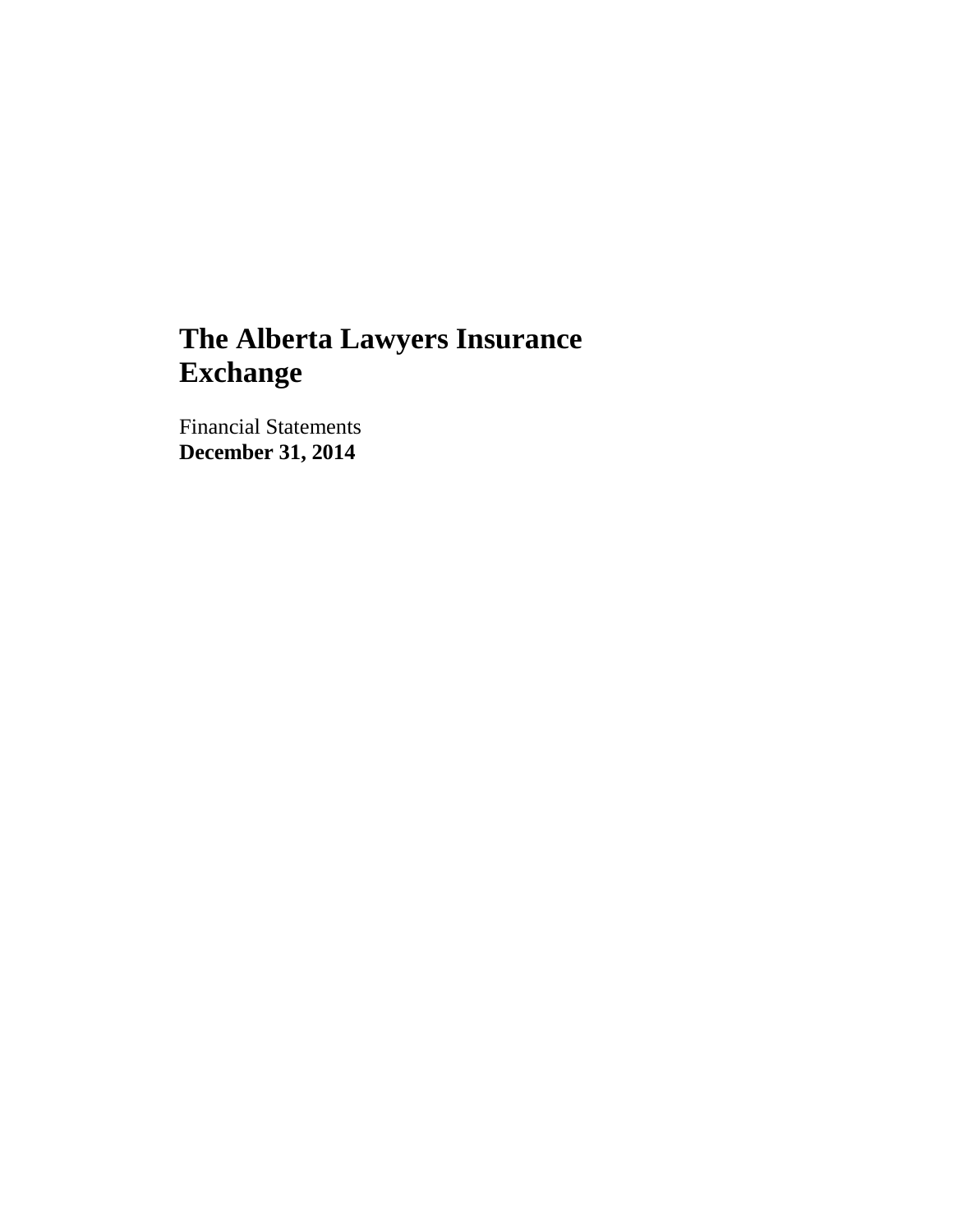

February 26 2015

# **Independent Auditor's Report**

#### **To the Directors, of Alberta Lawyers Insurance Exchange**

We have audited the accompanying financial statements of Alberta Lawyers Insurance Exchange, which comprise the statement of financial position as at December 31, 2014 and the statements of net and comprehensive income and changes in equity, and cash flows for the period from July 1, 2014 to December 31, 2014 and the related notes, which comprise a summary of significant accounting policies and other explanatory information.

#### **Management's responsibility for the financial statements**

Management is responsible for the preparation and fair presentation of these financial statements in accordance with International Financial Reporting Standards, and for such internal control as management determines is necessary to enable the preparation of financial statements that are free from material misstatement, whether due to fraud or error.

#### **Auditor's responsibility**

Our responsibility is to express an opinion on these financial statements based on our audit. We conducted our audit in accordance with Canadian generally accepted auditing standards. Those standards require that we comply with ethical requirements and plan and perform the audit to obtain reasonable assurance about whether the financial statements are free from material misstatement.

An audit involves performing procedures to obtain audit evidence about the amounts and disclosures in the financial statements. The procedures selected depend on the auditor's judgment, including the assessment of the risks of material misstatement of the financial statements, whether due to fraud or error. In making those risk assessments, the auditor considers internal control relevant to the entity's preparation and fair presentation of the financial statements in order to design audit procedures that are appropriate in the circumstances, but not for the purpose of expressing an opinion on the effectiveness of the entity's internal control. An audit also includes evaluating the appropriateness of accounting policies used and the reasonableness of accounting estimates made by management, as well as evaluating the overall presentation of the financial statements.

We believe that the audit evidence we have obtained is sufficient and appropriate to provide a basis for our audit opinion.

#### **Opinion**

In our opinion, the financial statements present fairly, in all material respects, the financial position of Alberta Lawyers Insurance Exchange as at December 31, 2014 and its financial performance and its cash flows for the period from July 1, 2014 to December 31, 2014 in accordance with International Financial Reporting Standards.

Pricewaterhouse Coopers LLP

**Chartered Accountants**

*PricewaterhouseCoopers LLP 111 5th Avenue SW, Suite 3100, Calgary, Alberta, Canada T2P 5L3 T: +1 403 509 7500, F: +1 403 781 1825*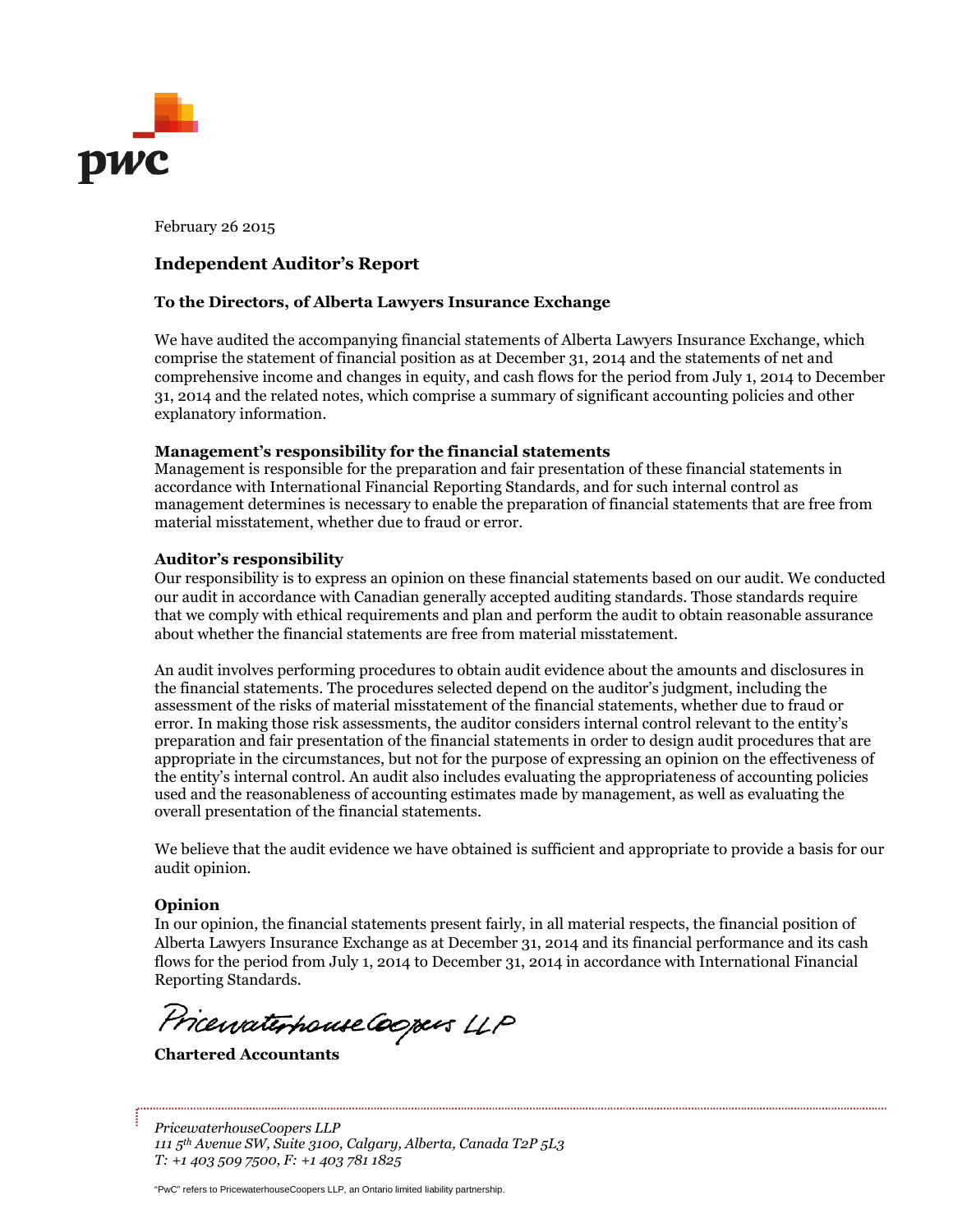Statement of financial position

|                                                                                                                | December 31,<br>2014<br>\$                      | July 1,<br>2014<br>\$ |
|----------------------------------------------------------------------------------------------------------------|-------------------------------------------------|-----------------------|
| <b>Assets</b>                                                                                                  |                                                 |                       |
| Cash<br>Investments<br>Prepaid expenses<br>Accrued interest receivable<br>Accounts receivable                  | 865,196<br>7,890,251<br>120,000<br>19,403<br>69 | 5,000,000             |
| <b>Total</b> assets                                                                                            | 8,894,919                                       | 5,000,000             |
| <b>Liabilities and Equity</b>                                                                                  |                                                 |                       |
| Accounts payable and accrued liabilities<br>Unearned premiums<br>Reserve for claims and related costs (note 6) | 101,548<br>1,984,925<br>1,190,000               |                       |
|                                                                                                                | 3,276,473                                       |                       |
| <b>Equity</b><br>Contributed Capital (note 4)<br>Retained earnings                                             | 5,000,000<br>618,446                            | 5,000,000             |
| Total equity                                                                                                   | 5,618,446                                       | 5,000,000             |
| Total liabilities and equity                                                                                   | 8,894,919                                       | 5,000,000             |

**Approved by the Advisory Board**

\_\_\_\_\_\_\_\_\_\_\_\_\_\_\_\_\_\_\_\_\_\_\_\_\_\_\_\_\_\_\_\_\_\_\_ Director \_\_\_\_\_\_\_\_\_\_\_\_\_\_\_\_\_\_\_\_\_\_\_\_\_\_\_\_\_\_\_\_\_\_\_ Director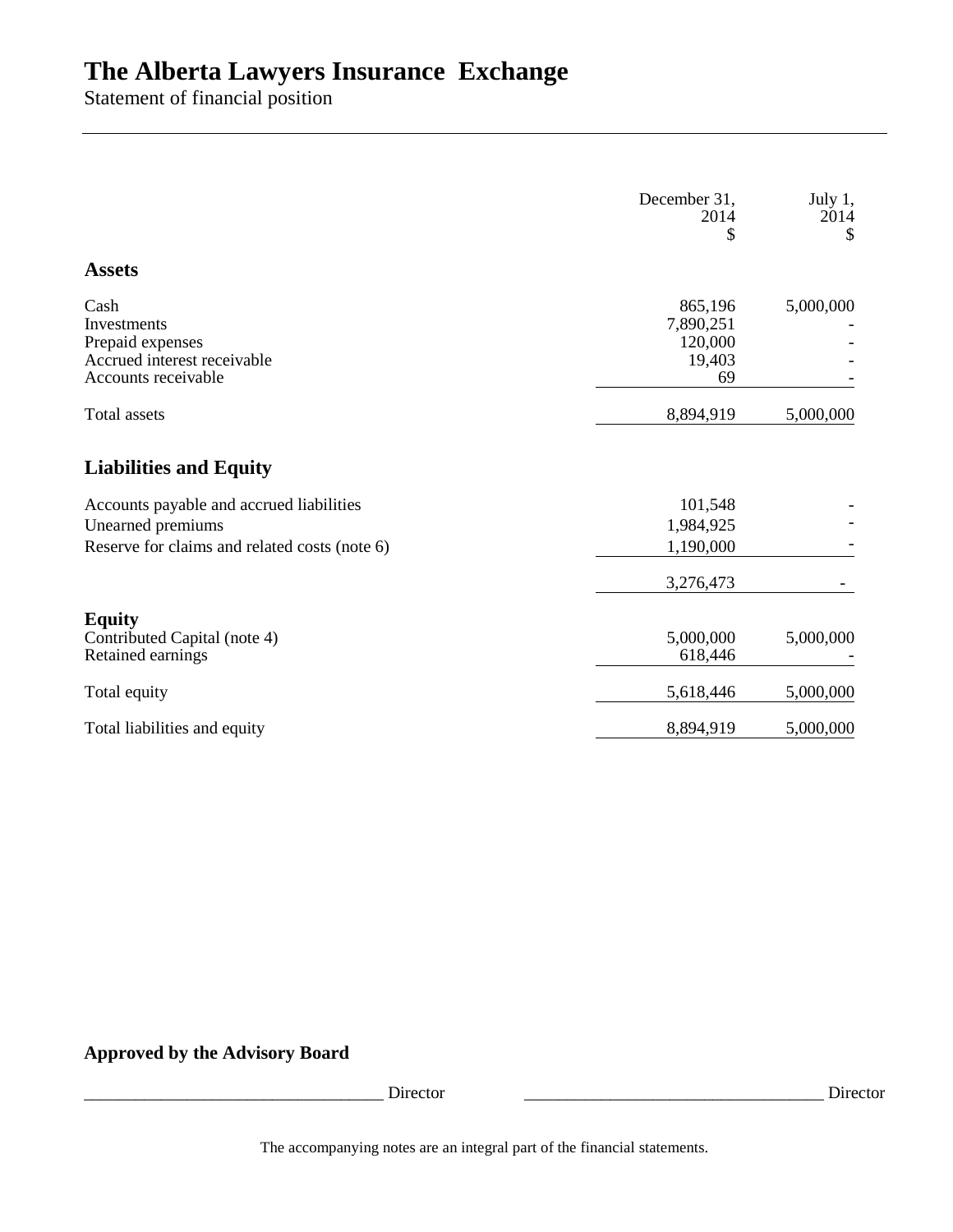Statement of net and comprehensive income and changes in equity **For the period from July 1, 2014 to December 31, 2014**

|                                                         | <b>July 1, 2014 to</b><br>December 31,<br>2014<br>\$ |
|---------------------------------------------------------|------------------------------------------------------|
| <b>Revenue</b>                                          |                                                      |
| Premium                                                 | 1,984,925                                            |
| Premium ceded                                           | (120,000)                                            |
| Net premium                                             | 1,864,925                                            |
| Investment income                                       | 104,620                                              |
| Unrealized gain on the fair market value of investments | 42,071                                               |
|                                                         | 2,011,616                                            |
| <b>Expenses</b>                                         |                                                      |
| Provision for claims and related costs (note 6)         | 1,190,000                                            |
| Management fee (note 7)                                 | 100,000                                              |
| Administration                                          | 61,170                                               |
| Professional fees                                       | 40,000                                               |
| Investment counsel fee                                  | 2,000                                                |
|                                                         | 1,393,170                                            |
| Net and comprehensive income                            | 618,446                                              |
| <b>Retained earnings – beginning of period</b>          | 5,000,000                                            |
| Retained earnings – end of period                       | 5,618,446                                            |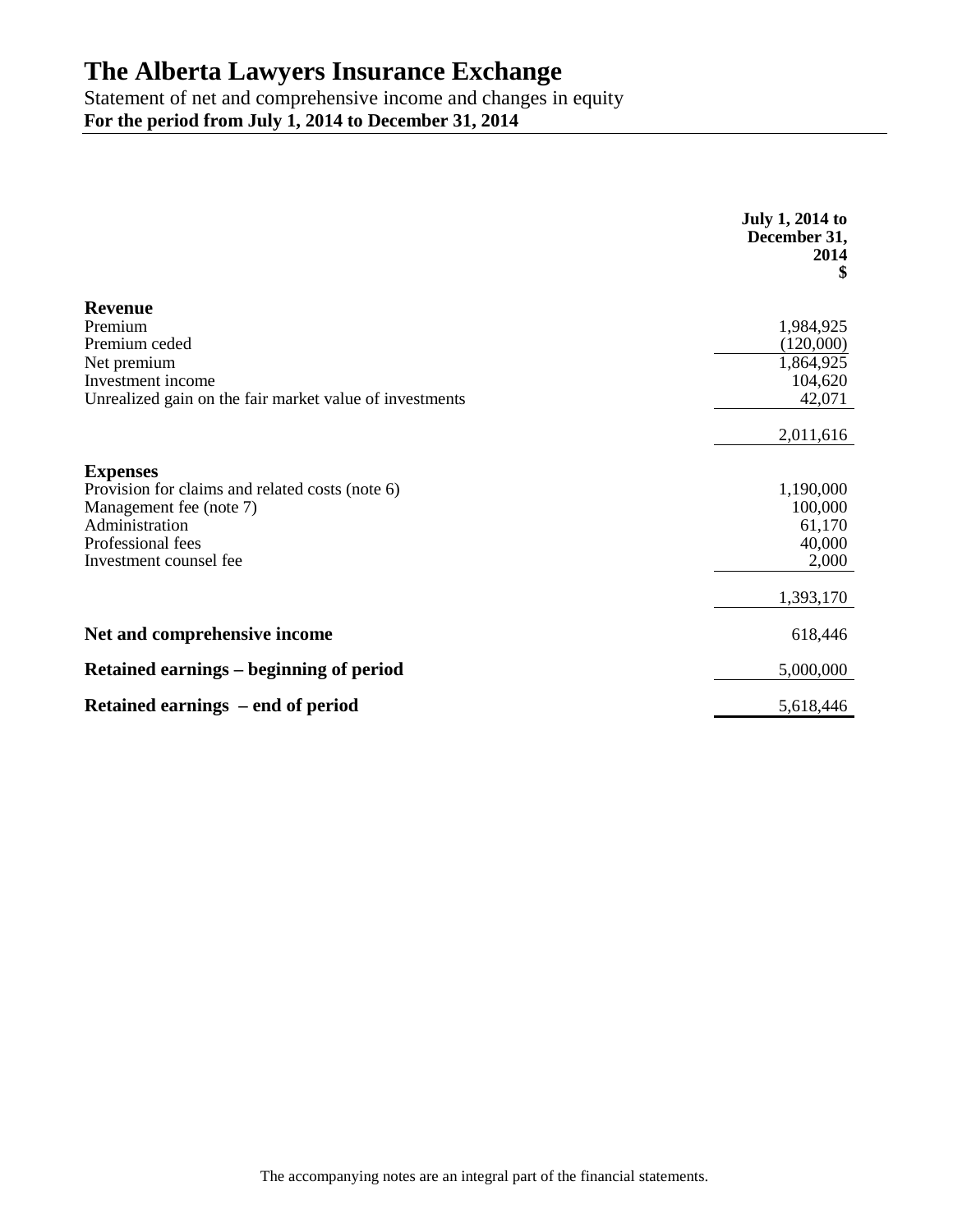Statement of Cash Flows **For the period ended December 31, 2014**

|                                                                                                        | <b>December</b><br>2014<br>\$ |
|--------------------------------------------------------------------------------------------------------|-------------------------------|
| Cash provided by (used in)                                                                             |                               |
| <b>Operating activities</b><br>Net income for the period<br>Items not affecting cash                   | 618,446                       |
| Unrealized gain on fair market value of investments<br>Provision for claims and related costs (note 6) | (42,071)<br>1,190,000         |
|                                                                                                        | 1,766,375                     |
| Changes in non-cash working capital items                                                              | 1,947,000                     |
|                                                                                                        | 3,713,375                     |
| <b>Investing activities</b><br>Purchase of investments<br>Sale of investments                          | (13,371,021)<br>5,522,842     |
|                                                                                                        | (7,848,179)                   |
| <b>Financing activities</b><br>Capital contribution                                                    | 5,000,000                     |
| Increase (decrease) in cash                                                                            | 865,196                       |
| Cash – beginning of period                                                                             |                               |
| Cash – end of period                                                                                   | 865,196                       |
| Interest received                                                                                      | 23,010                        |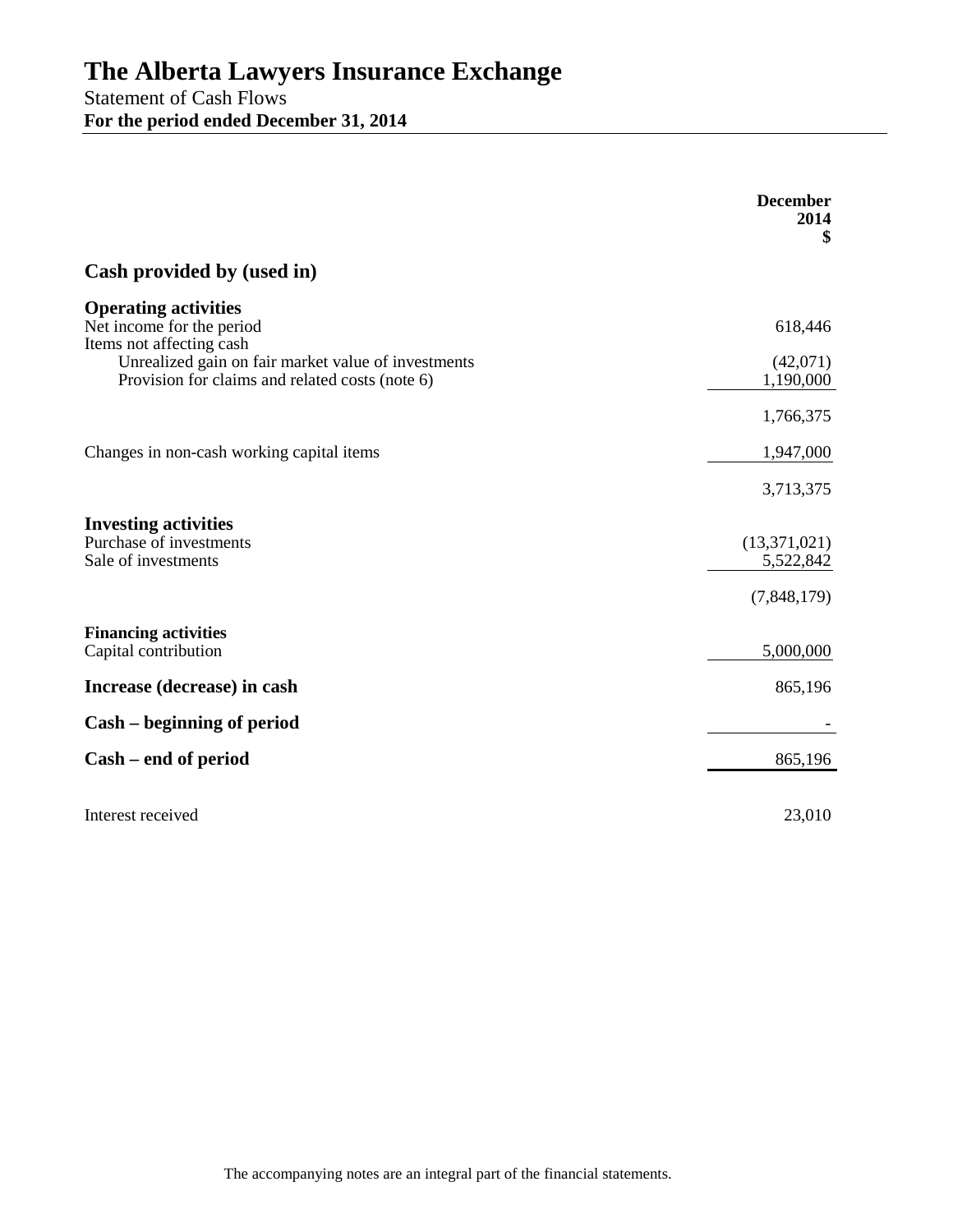# **1 General**

The Alberta Lawyers Insurance Exchange (the "Exchange") is a reciprocal insurance exchange pursuant to the Insurance Act formed in accordance with a Subscribers Agreement dated May 14, 2014 among the Law Society of Alberta (the "Society"), the Alberta Lawyers Insurance Association (the "Association"), and the members of the Society to provide insurance products to the members of the Society. The Exchange commenced operations on July 1, 2014.

The Exchange is licensed in Alberta and regulated by the Superintendent of Insurance of Alberta and subject to the regulations in Alberta's Insurance Act. The Exchange is an entity domiciled in Canada and the address of its registered office is Suite 500, 919  $11<sup>th</sup>$  avenue, SW, Calgary, Alberta, T2R 1P3.

The financial statements were authorized for issue by the Advisory Board of the Exchange on February 26, 2015.

#### **2 Summary of significant accounting policies**

The principal accounting policies applied in the presentation of these financial statements are set out below. These policies have been consistently applied to the period presented.

#### **(a) Basis of preparation**

These financial statements have been prepared in accordance with the International Financial Reporting Standards (IFRS). These are the first annual financial statements prepared in accordance with IFRS and as such, IFRS 1, First Time Adoption of International Reporting Standards ("IFRS 1") has been applied. The financial statements have been prepared under the historical cost convention, except for the valuation of certain financial instruments at fair value through profit and loss.

As a financial services company, the balance sheet is presented on a non-classified basis. Assets expected to be realized and liabilities expected to be settled within the Exchange's normal operating cycle of one year would typically be considered as current, including the following balances: cash and cash equivalents, treasury bills included in investments, prepaid expenses, accrued interest receivable, accounts receivable, accounts payable and accrued liabilities, and unearned premiums.

The following balances are generally comprised of current and non-current amounts: bonds and debentures included in investments, and the reserve for claims and related costs. The current and non-current portions of such balances are disclosed, where applicable, throughout the notes to the financial statements.

#### **(b) Use of estimates and judgment**

The preparation of the financial statements in conformity with IFRS requires management to make estimates and assumptions that affect the reported amount of assets and liabilities as at the date of the financial statements and the reported amounts of revenue and expenses during the reporting periods. Actual results could differ from these estimates.

Information about judgments, estimates and assumptions that have the most significant effect on the amounts reflected in the financial statements is included in note 6 – Reserve for claims and related costs.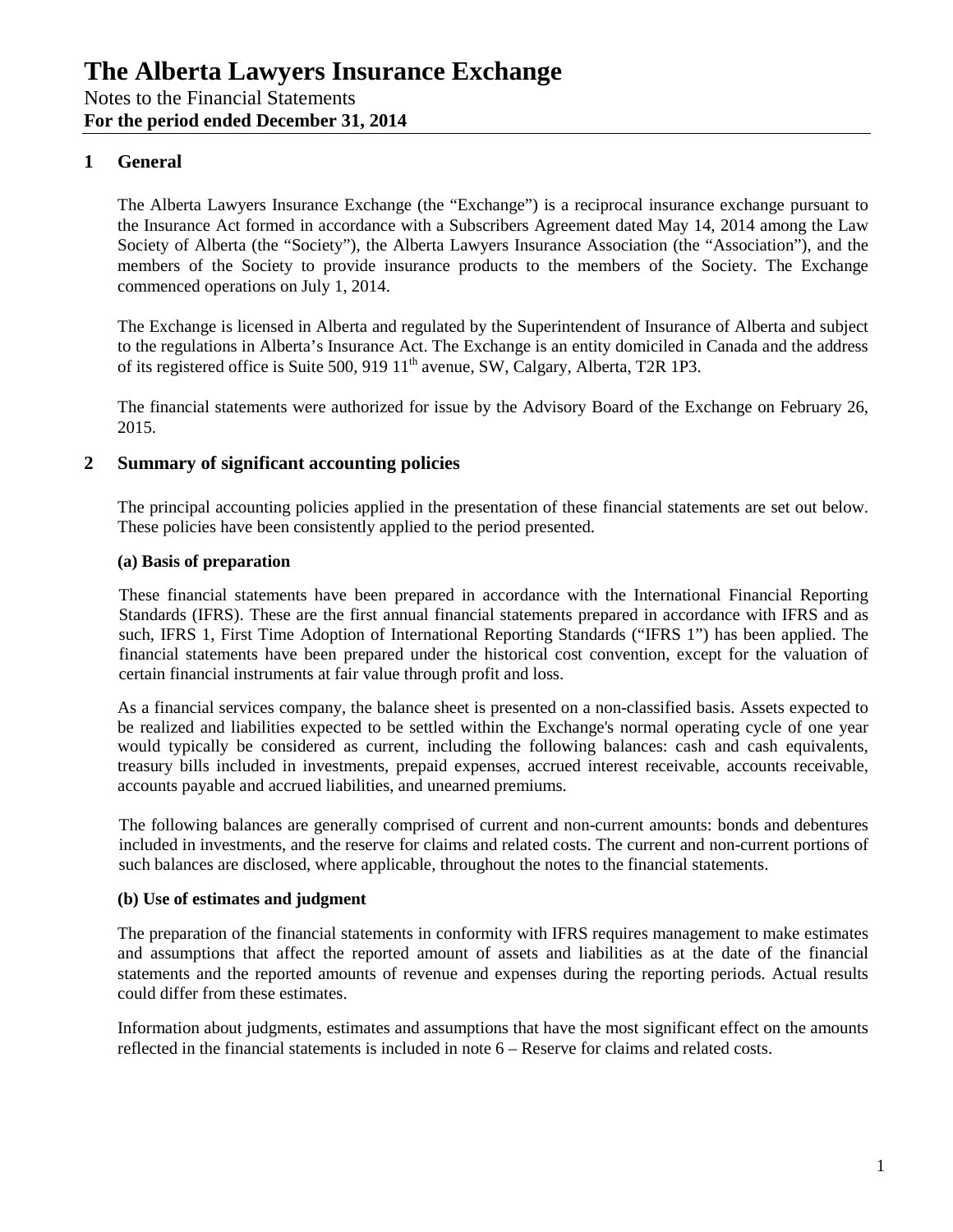#### **(c) Functional and presentation currency**

The financial statements are presented in Canadian dollars, which is also the Exchange's functional currency.

#### **(d) Financial instruments**

The Exchange initially measures financial assets and financial liabilities at fair value. It subsequently measures its investments at fair value. The financial assets subsequently measured at amortized cost include cash and cash equivalents, accounts receivable and accrued interest receivable. The financial liabilities subsequently recorded at amortized cost include accounts payable and accrued liabilities.

The Exchange's investments consist of equity securities, corporate bonds, provincial government bonds and federal government bonds. The investment in equity securities which are traded on active markets are recorded at fair value. The Exchange has elected to record the investments in corporate bonds, provincial government bonds and federal government bonds at fair value. Changes in fair value of the investments are recorded in the statement of net and comprehensive income and changes in equity. The investments which are not traded on active markets are recorded at fair value.

Financial assets are tested for impairment at the end of each reporting period when there are indications that the assets may be impaired.

#### **(e) Revenue recognition**

Revenue is recognized to the extent that it is probable that the economic benefits will flow to the Exchange and it can be reliably measured.

# **(f) Premium income**

Premiums are determined annually prior to July  $1<sup>st</sup>$ , the commencement of the policy year, and amounts are due from insured lawyers prior to that date. Premium revenue is recorded evenly throughout the fiscal year as the services are rendered. Premiums are billed and collected by the Association on the Exchange's behalf.

# **(g) Investment income**

Investment income comprises of interest, dividends, fund distributions, and gains and losses realized on the disposal of investments. Interest and dividends earned on investments are included as revenue on an accrual basis. The change in fair value of investments is recorded in the statement of net and comprehensive income and changes in equity as an unrealized gain (loss).

#### **(h) Reserve and Provision for claims and related costs**

The reserve for claims and related costs includes provisions for claims incurred but not reported and a provision for adverse deviations. The reserve for claims and related costs represents an estimate of the ultimate net cost of all amounts related to the settlement of claims incurred prior to the date of the statement of financial position.

The provision for claims and related costs is based upon the change from the period in the reserve for claims and related costs. The reserve amount is the actuarially determined discounted cost of possible claims and related costs as at the end of the fiscal period.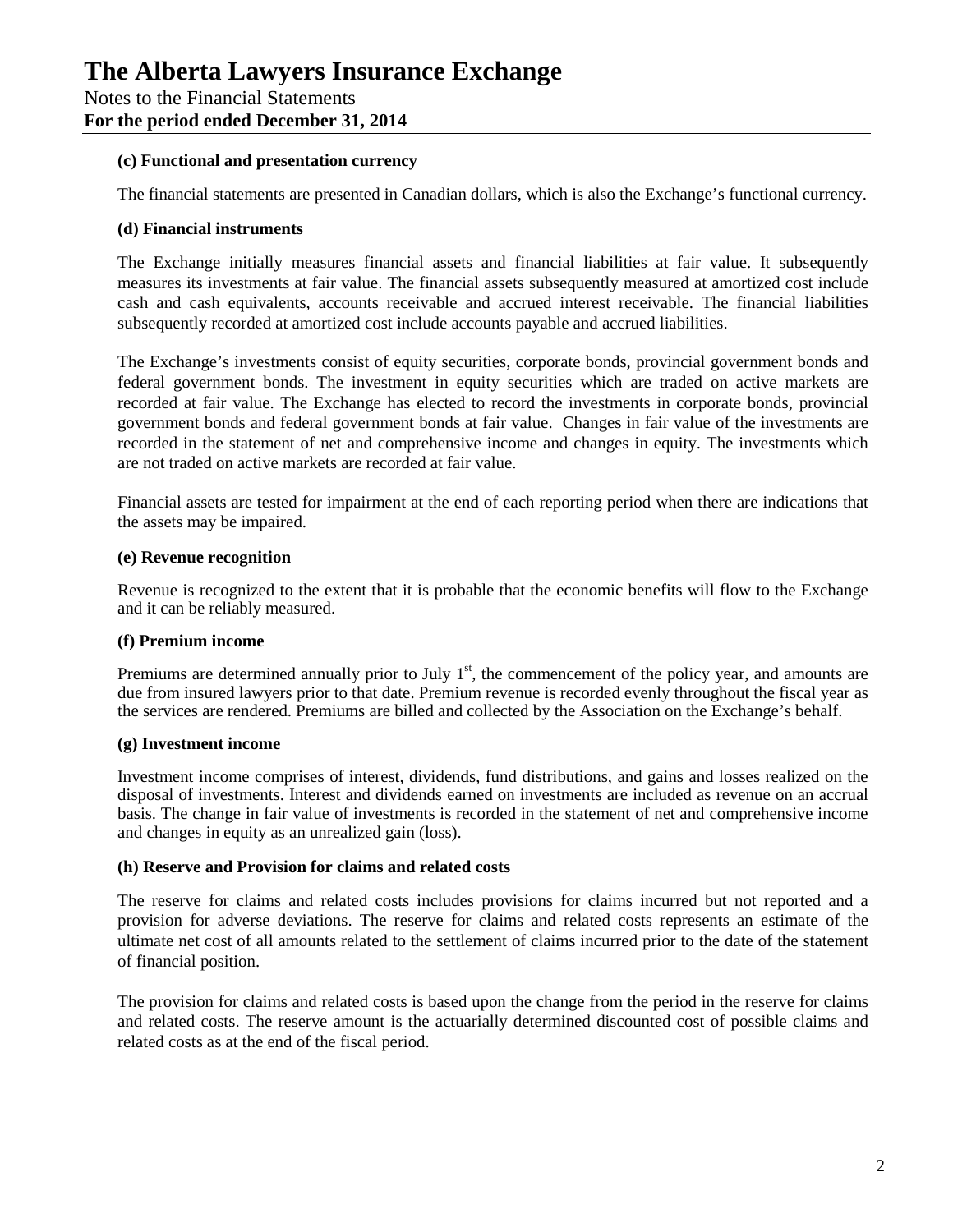# **The Alberta Lawyers Insurance Exchange** Notes to the Financial Statements **For the period ended December 31, 2014**

The estimates of loss activity are subject to a high level of uncertainty, and are derived from a wide range of possible outcomes. These estimates are continually reviewed as additional information affecting settlement is obtained.

The Exchange has engaged a third party actuary to provide an annual valuation of the reserve for claims and related costs in accordance with the standards of practice adopted by the Canadian Institute of Actuaries. For the purpose of the actuarial valuation, the actuary uses information contained in the Exchange's financial records.

#### **(i) Insurance contracts**

Contracts entered into by the Exchange meet the definition of an insurance contract and are accounted for in accordance with IFRS 4, Insurance Contracts ("IFRS 4"). Insurance contracts are those contracts where the association has accepted significant insurance risk. A contract is considered to have significant insurance risk if, and only if, an insured event could cause an insurer to make significant additional payments in any scenario at the inception of the contract.

Once a contract has been classified as an insurance contract, it remains an insurance contract for the remainder of its lifetime, even if the insurance risk reduces significantly during this period, unless all rights and obligations are extinguished or expire.

#### **(j) Reinsurance ceded**

The Exchange enters into reinsurance treaties for contracts with coverage in excess of certain maximum amounts. Estimates of any amounts recoverable from reinsurers on unpaid claims will be recorded separately from other estimated amounts payable. Amounts recoverable from reinsurers are estimated in a manner consistent with the liabilities associated with the reinsured policy.

Ceded reinsurance arrangements do not relieve the Exchange from its obligations to policyholders.

Reinsurance assets and liabilities are derecognized when the contractual rights are extinguished or expire, or when the contract is transferred to another party.

As of December 31, 2014, no reinsurance assets have been recorded.

# **(k) Recoveries**

Recoveries for claims and related costs from insurers and other third parties are recorded when they can be reasonably estimated and collectability is reasonably assured. Otherwise, the recovery is recorded when received.

# **(l) Cash**

Cash includes cash on deposit with banks and other highly liquid short-term investment comprised of treasury bills with original maturity dates of three months or less.

#### **(m) Donated services**

A portion of the Exchange's work is dependent on the services of volunteers, in particular the significant contribution of members of the Advisory Board and committees of the Advisory Board. These services are not normally purchased by the Exchange and, due to the difficulty in determining their fair value, donated services are not recognized in these financial statements.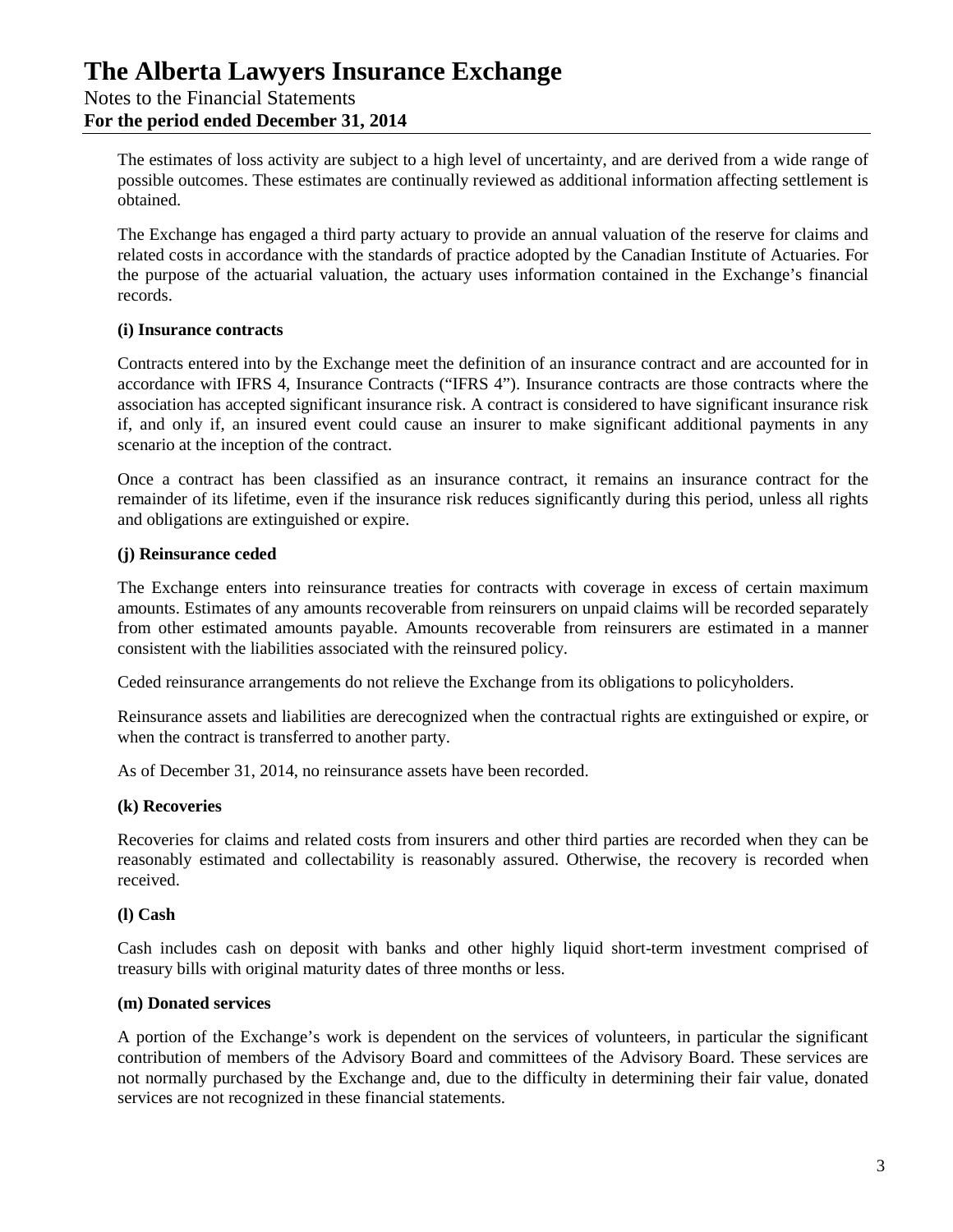#### **(n) Unearned premiums**

Insurance levies for each fiscal year are billed in advance and recognized as revenue on a monthly basis during the fiscal year. Unearned premiums represent the portion of premiums remaining to be earned at the reporting date.

#### **(o) Income taxes**

No provision for income taxes has been made in these financial statements as the Exchange is not subject to such taxes.

#### **(p) New accounting standards issued but not yet adopted**

#### *IFRS 15, "Revenue from Contracts with Customers"*

IFRS 15 was issued in May 2014, and introduces a single, comprehensive revenue recognition model for all contracts with customers other than those that are within the scope of other standards, such as insurance contracts and financial instruments. IFRS 15 therefore supercedes the two main revenue recognition standards, IAS 18, Revenue, and IAS 11, Construction Contracts, as well as related interpretations. The core principal of this new standard is that revenue recognition should depict the transfer of goods or services in an amount that reflects the consideration received or expected to be received in exchange for these goods or services. The new standard also provides more guidance on certain types of transactions and will result in an increase in the disclosures related to revenue. The Exchange is still in the process of assessing the impact of this standard, which is effective for annual periods beginning on or after January 1, 2017.

# *IFRS 9, "Financial Instruments"*

IFRS 9, published in November 2009 and amended in October 2010 and November 2013, replaces Financial Instruments Recognition and Measurement ("IAS 39"). IFRS 9 deals with the classification and measurement of financial instruments, impairment of financial assets and hedge accounting. The requirements of this standard represent a significant change from the existing requirements in IAS 39 in respect of financial assets. The standard contains two primary measurement categories for financial assets: amortized cost and fair value. A financial asset would be measured at amortized cost if it is held within a business model whose objective is to hold assets in order to collect contractual cash flows and the asset's contractual terms give rise on specified dates to cash flows that are solely payments of principal and interest on the principal outstanding. All other financial assets would be measured at fair value. The standard eliminates the existing IAS 39 categories of held to maturity, available for sale and loans and receivables. The classification and measurement for financial liabilities remain largely unchanged. The effective date for IFRS 9 is January 1, 2018, with early adoption permitted. The Exchange is still in the process of assessing the impact of these changes.

# **3 Investments**

The Exchange's investments are governed by a Statement of Investment Policies and Goals as approved by the Advisory Board and managed under contract with an external investment manager. The Exchange's investments are carried at fair market value, subject to normal market fluctuations, and the statement of revenue, expenses, and net assets reports both realized and unrealized gains and losses on investments. The Exchange's investments consist of treasury bills, bonds and equity investments.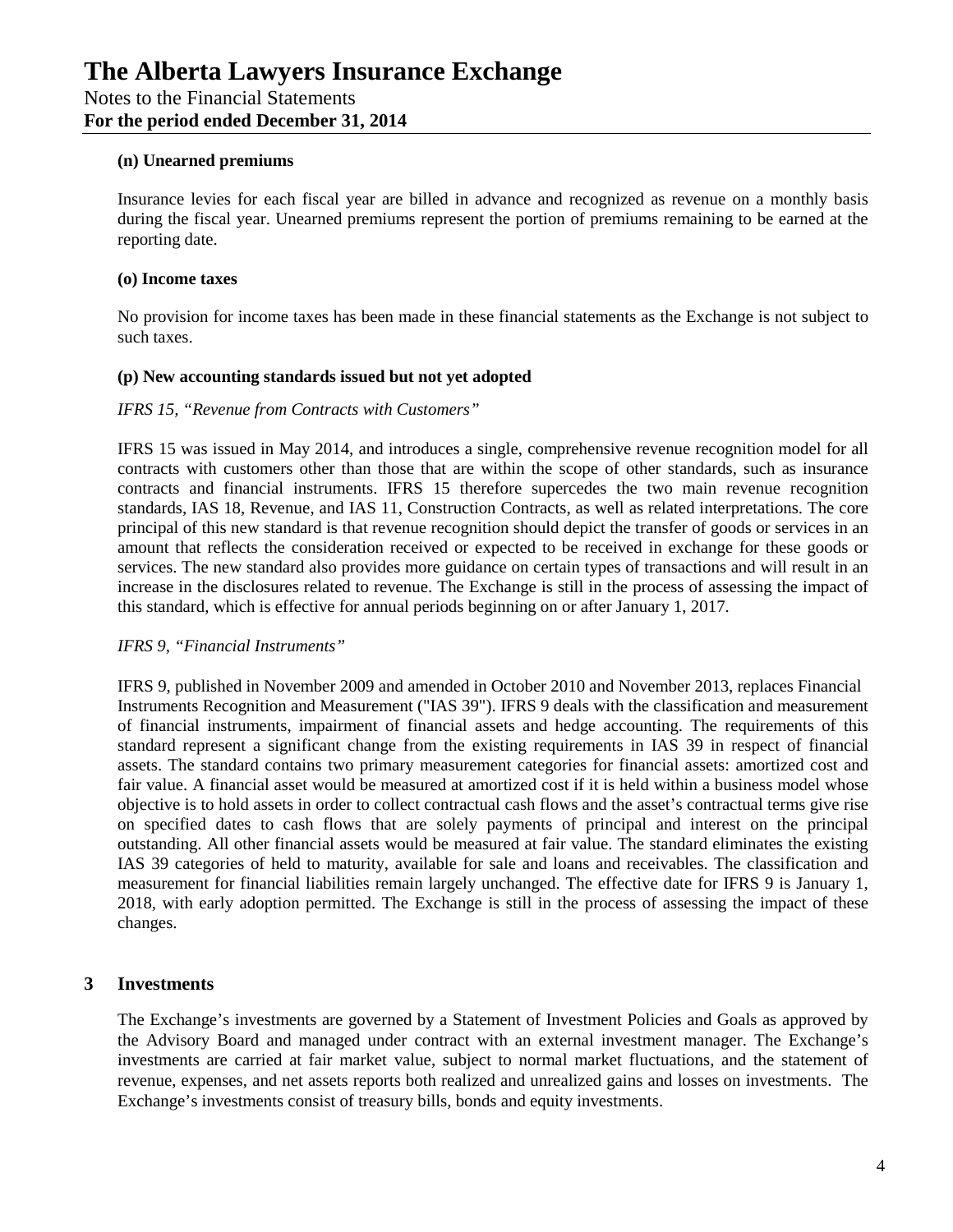# Notes to the Financial Statements **For the period ended December 31, 2014**

| Investments are as follows:                     | December 31,<br>2014 |
|-------------------------------------------------|----------------------|
| <b>T-Bills denominated in Canadian dollars</b>  | 1,943,000            |
| <b>Bonds denominated in Canadian dollars:</b>   |                      |
| Corporate                                       | 1,581,462            |
| Provincial government                           | 1,397,258            |
| Federal government                              | 1,498,583            |
|                                                 | 4,477,302            |
| <b>Equities denominated in Canadian dollars</b> | 1,469,949            |
|                                                 | 7,890,251            |

# **4 Equity and Contributed capital**

Prior to the commencement of operations on July 1, 2014, the Association contributed \$5 million to the Exchange.

# **5 Surplus and surplus management**

Equity comprises the surplus and accumulated comprehensive income. As at December 31, 2014, the Exchange's equity was \$5,618,446. The Exchange's objectives for managing the surplus are for the prudent operation of the reciprocal and to provide relatively predictable premiums costs for insured lawyers over time.

The Exchange was in compliance with all regulatory requirements as of December 31, 2014.

Under the requirements of Section 99 and 100 of The Act, the Exchange must maintain, as a reserve fund, a sum of cash or approved securities to 50% of the subscribers' annual premiums. In addition, the Exchange is required to maintain in a guarantee fund a sum of cash or approved securities of at least \$50,000 plus the sum of all liabilities excluding unearned premiums. If, at any time, the reserve fund or the guarantee fund is less than the required amount, the subscribers are required to make up the deficiency.

The total reserve and guarantee funds required are as follows:

|                                                                         | 2014      |
|-------------------------------------------------------------------------|-----------|
|                                                                         |           |
| Reserve fund                                                            |           |
| Premiums written                                                        | 3,969,850 |
|                                                                         | x 50%     |
| Reserve fund required reserve                                           | 1,984,925 |
| Guarantee fund required reserve                                         | 1,341,548 |
| Cash and marketable securities required                                 | 3,326,473 |
| Cash and marketable securities maintained                               | 8,755,447 |
| Cash and marketable securities maintained in excess of required amounts | 5,428,974 |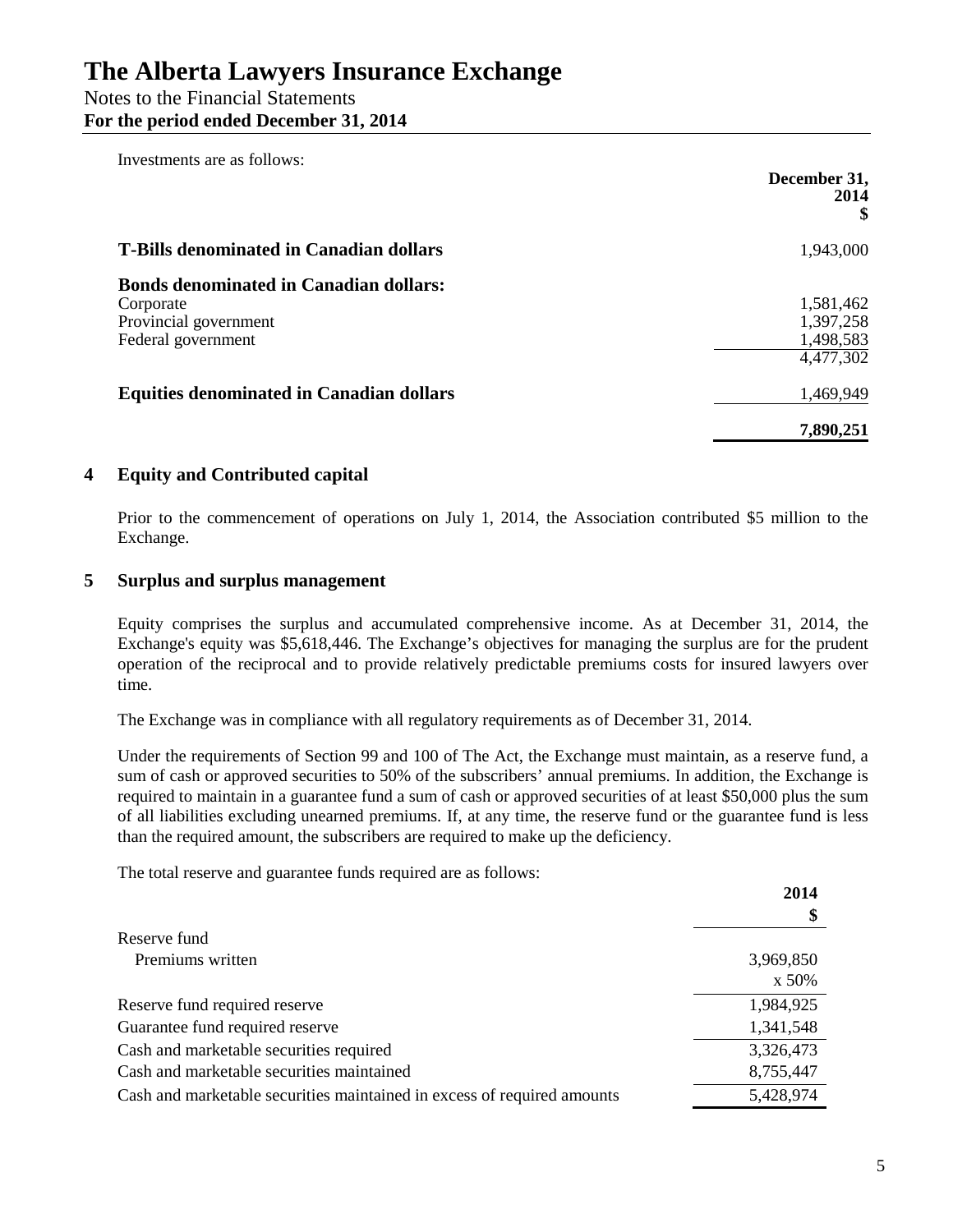#### **6 Reserve for claims and related costs**

The change in the reserve for claims and related costs is summarized as follows:

|                                                                                  | December 31,<br>2014<br>\$ |
|----------------------------------------------------------------------------------|----------------------------|
| Reserve for claims and related costs – beginning of period                       |                            |
| Claims paid and accrued<br>Related costs paid and accrued<br>Recoveries          |                            |
| Increase due to claims experience                                                | 1,190,000                  |
| Reserve for claims and related costs – end of period                             | 1,190,000                  |
| Provision for adverse deviations<br>Provision for incurred but unreported claims | 198,000<br>992,000         |
| <b>Reserve for claims and related costs</b>                                      | 1,190,000                  |

Included in the Provision for claims and related costs in the statement of net and comprehensive income and changes in equity is the increase due to claims experience of \$1,190,000.

The discount rate applied by the actuary at December 31, 2014 is 2.11%, which is based on the expected market yield of the Exchange's portfolio of bonds. The undiscounted reserve balance at December 31, 2014 is \$1,090,000.

#### **Actuarial analysis**

The process of determining actuarial liabilities necessarily involves the risk that actual results may vary from assumed results. The risk varies in proportion to the length of period covered by each assumption and the potential volatility of the actual results.

The provision for incurred but unreported claims has been estimated for the period using actuarial methods and is based on expected claims development patterns and expected losses.

#### **Sensitivity analysis**

The sensitivity analysis below is based on a change in assumption while holding all other conditions constant. In practice, this is unlikely to occur, and changes in some of the assumptions may be correlated. The table below provides the impact on net income of the most significant assumption changes.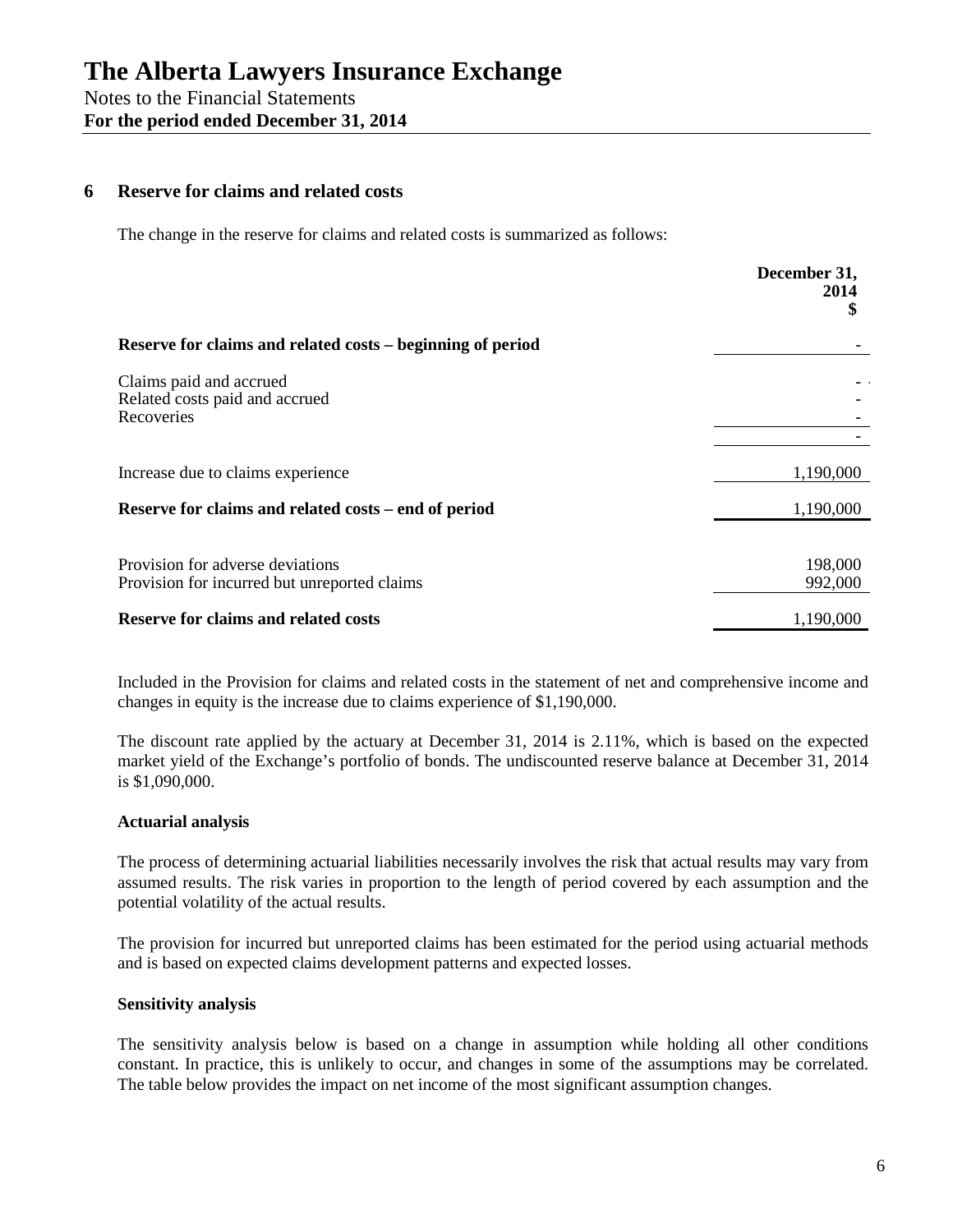Notes to the Financial Statements

**For the period ended December 31, 2014**

| Assumption                           | Income impact     | Equity      |
|--------------------------------------|-------------------|-------------|
|                                      | December 31, 2014 |             |
| 5% increase in expected claim losses | \$(61,148)        | \$(61,148)  |
| 5% decrease in expected claim losses | \$57,327          | \$57,327    |
| 1% increase in discount rate         | \$(202,022)       | \$(202,022) |
| 1% decrease in discount rate         | \$223,193         | \$223,193   |

# **7 Related party transactions**

During the period, the Exchange paid the Association \$100,000 for management fees. The Association provides and performs certain management, claims management and administrative duties and services to the Exchange as outlined within a Management Agreement and as delegated by the Advisory Board of the Exchange.

The members of the Advisory Board include lawyers drawn from law firms across the province. These law firms may at times be engaged by the Exchange in the normal course of business. During the period ended December 31, 2014, expenses of \$0 were incurred with these law firms. The Advisory Board members are not involved in retaining these firms.

All related party transactions occurred in the normal course of operations and have been measured at the agreed to exchange amount, which is the amount of consideration established and agreed to by the related parties.

# **8 Financial instruments**

The Exchange recognizes financial instruments at fair value upon initial recognition, plus transaction costs in the case of financial instruments measured at amortized cost. Financial assets are derecognized when the rights to receive cash flows from the assets have expired or have been transferred and the Exchange has transferred substantially all risks and rewards of ownership. Financial liabilities are derecognized when the obligation is discharged, cancelled, or has expired.

The Exchange's investments are measured at fair value through profit or loss (FVTPL) and are classified as held for trading or designated at FVTPL at inception. A financial asset or financial liability is classified as held for trading if it is acquired or incurred principally for the purpose of selling or repurchasing in the short term; or if, on initial recognition, it is part of a portfolio of identifiable financial investments that are managed together and for which there is evidence of a recent actual pattern of short-term profit taking.

Gains and losses arising from changes in the fair value of FVTPL financial instruments are presented in the statement of net and comprehensive income and changes in equity as net changes in unrealized appreciation (depreciation) of investments in the period in which they arise.

All other financial assets and liabilities are measured at amortized cost. Under this method, financial assets and liabilities reflect the amount required to be received or paid, discounted, when appropriate, at the contract's effective interest rate.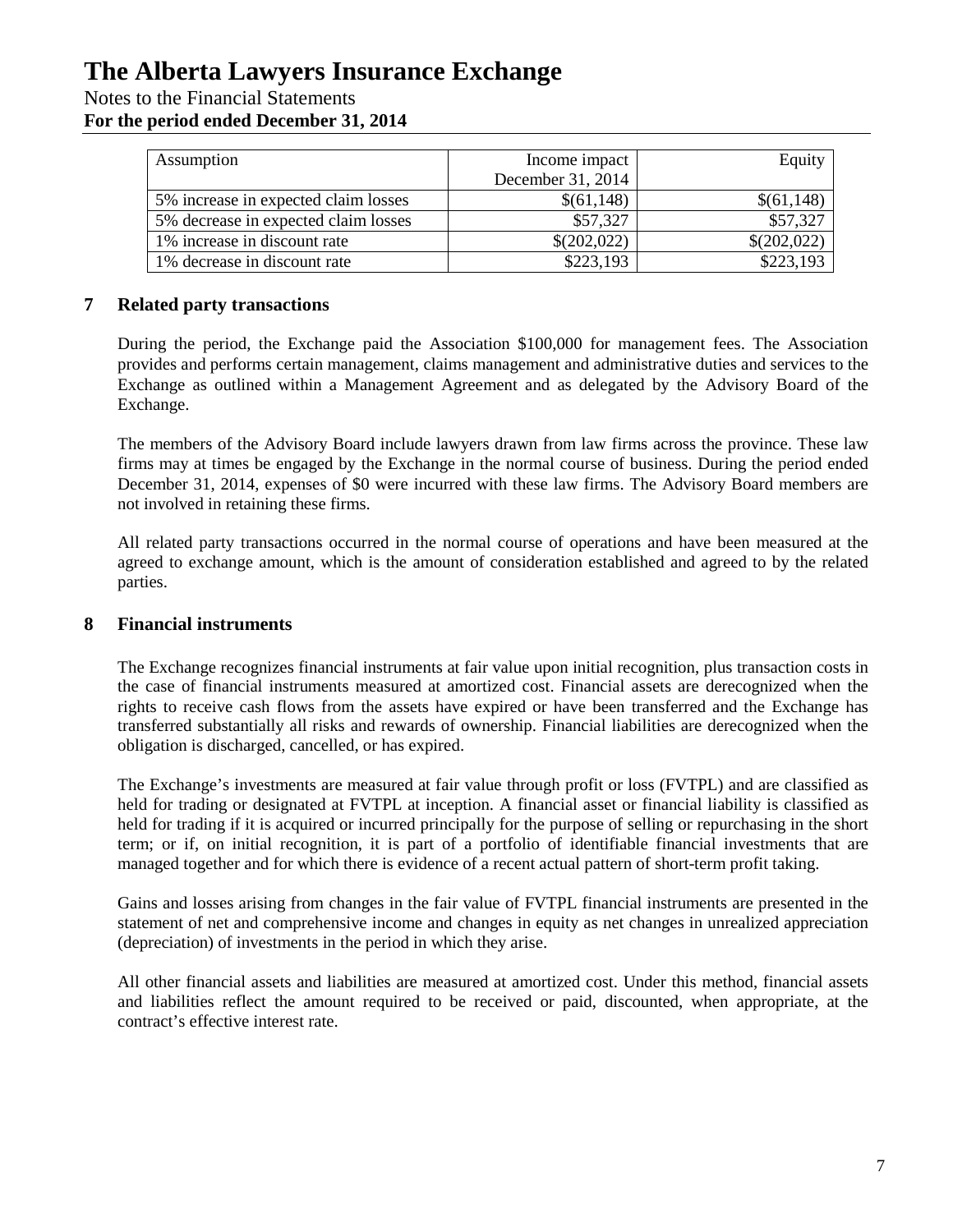# **Fair value hierarchy**

A fair value hierarchy is presented below that distinguishes the significance and objectivity of the inputs used in determining the fair value measurements of financial instruments. The hierarchy contains the following levels based on the nature of the pricing inputs:

Level 1 – Inputs that reflect unadjusted quoted prices in active markets for identical assets or liabilities that are publicly available at the measurement date.

Level 2 – Inputs other than quoted prices that are observable for the assets or liabilities either directly or indirectly, including inputs in markets that are not considered to be active.

Level 3 – Inputs that are largely unobservable. Fair value requires significant management estimate and judgment.

The following table illustrates the fair value classification of the Exchange's financial instruments within the fair value hierarchy.

|                          | Estimated fair value |                          |                          | Total       |
|--------------------------|----------------------|--------------------------|--------------------------|-------------|
|                          | Level 1              | Level 2                  | Level 3                  |             |
| T-Bills                  | \$1,943,000          | $\overline{\phantom{0}}$ | $\overline{\phantom{0}}$ | \$1,943,000 |
| <b>Bonds</b>             | \$4,477,302          | $\overline{\phantom{0}}$ | $\overline{\phantom{0}}$ | \$4,477,302 |
| Equities                 |                      | \$1,469,949              | $\overline{\phantom{0}}$ | \$1,469,949 |
| <b>Total Investments</b> | \$6,420,302          | \$1,469,949              | $\overline{\phantom{a}}$ | \$7,890,251 |

As at December 31, 2014

# **9 Underwriting Policy and Reinsurance**

The Association provides coverage for claims incurred up to \$500,000. After July 1, 2014, the Exchange provides coverage for claims in excess of \$500,000 up to a maximum of \$1,000,000 per occurrence and \$2,000,000 in the annual aggregate.

The Association and the Exchange have entered into a stop loss reinsurance contract for coverage of liability arising from a single claim up to \$5,000,000 over the Exchange's deductible level of \$1,000,000, and up to \$26,000,000 in the annual aggregate.

As of December 31, 2014, there were no claims above the Exchange's coverage of \$1,000,000 and no claims above this level considered to be incurred but not reported as determined by the appointed actuary. As such, no asset for the reinsurance contract has been recognized in the statement of financial position.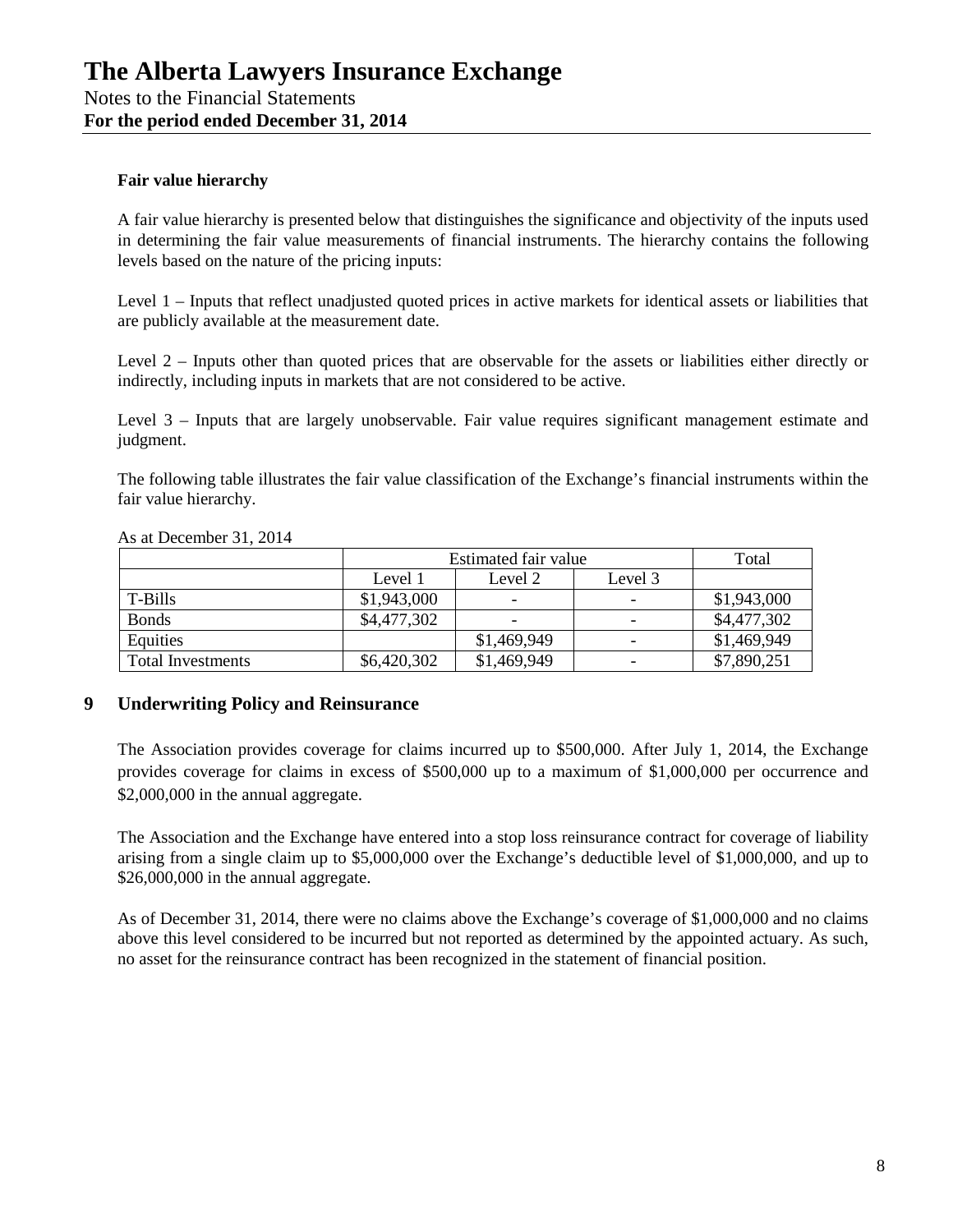#### **10 Insurance and financial risk management**

In the normal course of business, the Exchange enters into contracts that transfer insurance risk or financial risk or both. The Exchange monitors and manages these risks relating to the operations of the Exchange through internal risk reports which analyze exposures by degree and magnitude of risk.

#### **Insurance risk**

The insurance risk under any one insurance contract is the possibility that the insured event occurs and the uncertainty of the amount of the resulting claim. By the very nature of an insurance contract, this risk is random and therefore unpredictable. The key risk related to insurance is that the actual claims payment amounts or timing are different from expectations.

The Exchange manages insurance risk rating within an overall risk management framework that includes a focus on rating, use of reinsurance and surplus management. Reinsurance is purchased to mitigate the effect of potential loss to the Exchange from individual large events. Reinsurance policies are written with reinsurers who meet the Exchange's standards for financial strength. Reinsurers and reinsurer security is monitored on a continuous basis.

#### **Financial risk**

The Exchange is exposed to a range of financial risks. The key financial risk is that in the long term its investment proceeds are not sufficient to fund the obligations arising from its insurance contracts. The most important components of this financial risk are market risk (including foreign exchange risk, interest rate risk and other price risk), credit risk and liquidity risk.

#### **Market risk**

Market risk is the risk that the fair value of financial instruments will fluctuate due to changes in market prices. The Exchange separates market risk into three categories: foreign exchange risk, price risk, and interest rate risk.

#### **Foreign exchange risk**

Foreign exchange risk arises from the possibility that changes in the price of foreign currencies will result in losses. The Exchange holds assets and liabilities, including cash and investments, that are in Canadian dollars, so foreign exchange risk is considered to be insignificant.

#### **Price risk**

The investments of the Exchange are subject to price risk because changing interest rates impact the market value of the fixed rate investments, general economic conditions affect the market value of equity investments and currency exchange rates impact the market value of the investments denominated in currencies other than the Canadian dollar. The risk is mitigated by engaging an investment manager for the long term portfolio investments and by investing other funds in short term fixed rate products with high credit ratings.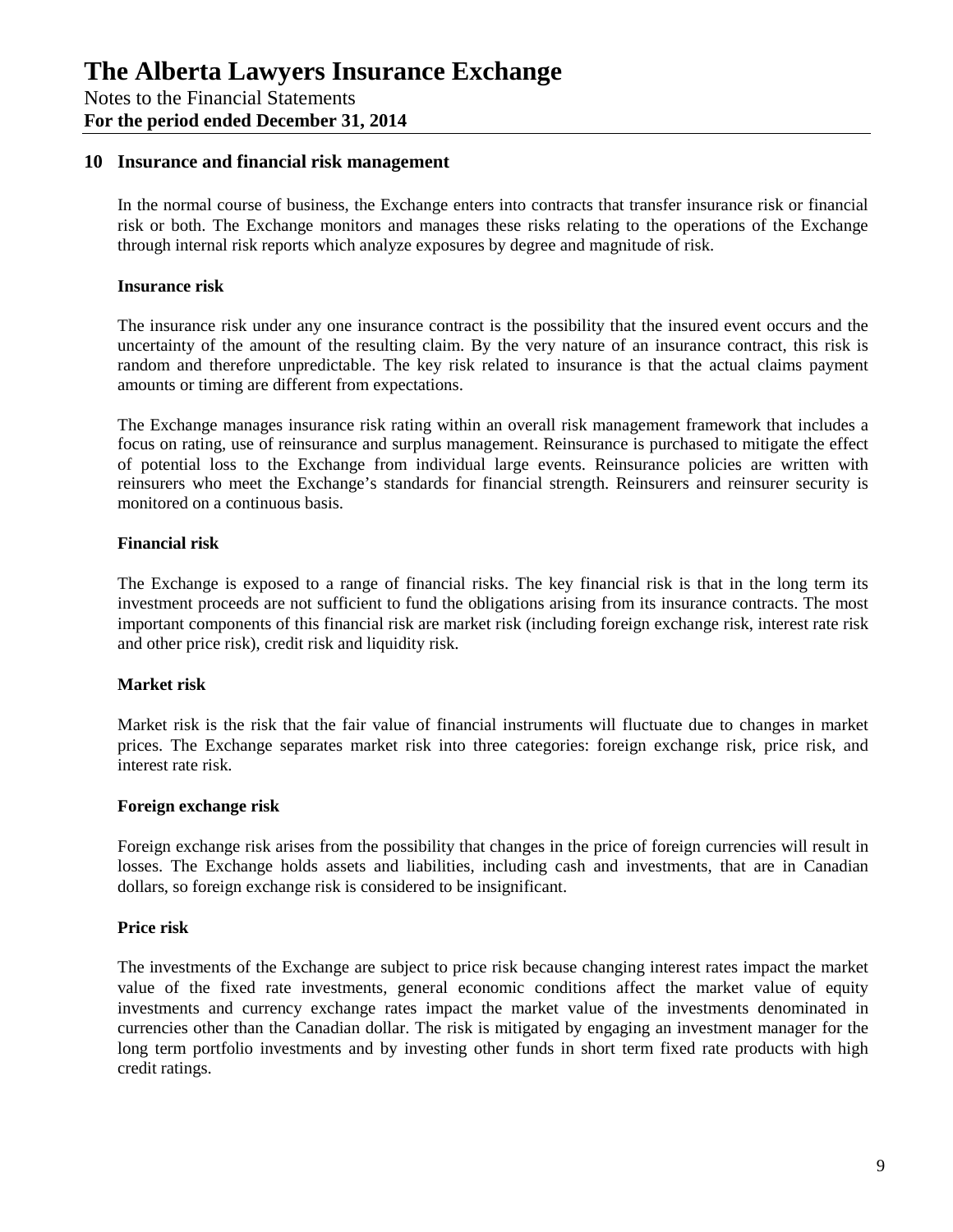The following table summarizes the effect on net and comprehensive income as a result of a fair value change in the investment portfolio. The analysis assumes all other variables remains constant.

As at December 31, 2014

|             | Carrying value | Effect of a 10% increase in the Effect of a 10% decrease in the $\vert$<br>fair<br>and fair<br>value on<br>net<br>comprehensive income | value<br>net<br>on<br>and 1<br>comprehensive income |
|-------------|----------------|----------------------------------------------------------------------------------------------------------------------------------------|-----------------------------------------------------|
| Investments | \$7,890,251    | \$789,025                                                                                                                              | $(\$789,025)$                                       |

#### **Interest rate risk**

Interest rate risk is the risk of financial loss arising from changes in interest rates. Fluctuations in interest rates will impact the market value of the fixed income portion of the investment portfolio. The Exchange is exposed to interest rate risk if the cash flows from investments are not matched to the liabilities they support. The Exchange manages the interest rate risk on fixed income bonds by engaging an investment manager who operates subject to investment parameters designed to mitigate this risk.

The approximate impact of an increase in interest rates of 1% would decrease the provision for claims and related expenses and the market value of fixed income securities for a net decrease to comprehensive income for the period ended December 31, 2014 of \$202,022. The approximate impact of a decrease in interest rates of 1% would increase the provision for claims and related expenses and the market value of fixed income securities for a net increase to comprehensive income for the period ended December 31, 2014 of \$223,193.

# **Credit risk**

Credit risk is the risk that a counterparty will be unable to pay amounts in full when due. The Exchange's financial assets that are exposed to credit risk consist of investments in bonds, accrued interest receivable and accounts receivable. The maximum exposure of the Exchange to credit risk is the carrying amount of these financial instruments as disclosed in the financial statements at December 31, 2014.

The Exchange manages credit risk by maintaining bank accounts with reputable financial institutions, only investing in securities that are liquid, highly rated and traded in active markets, by placing limits on its exposure to a single counterparty and by ensuring accounts receivable are from reputable, credit-worthy members/organizations.